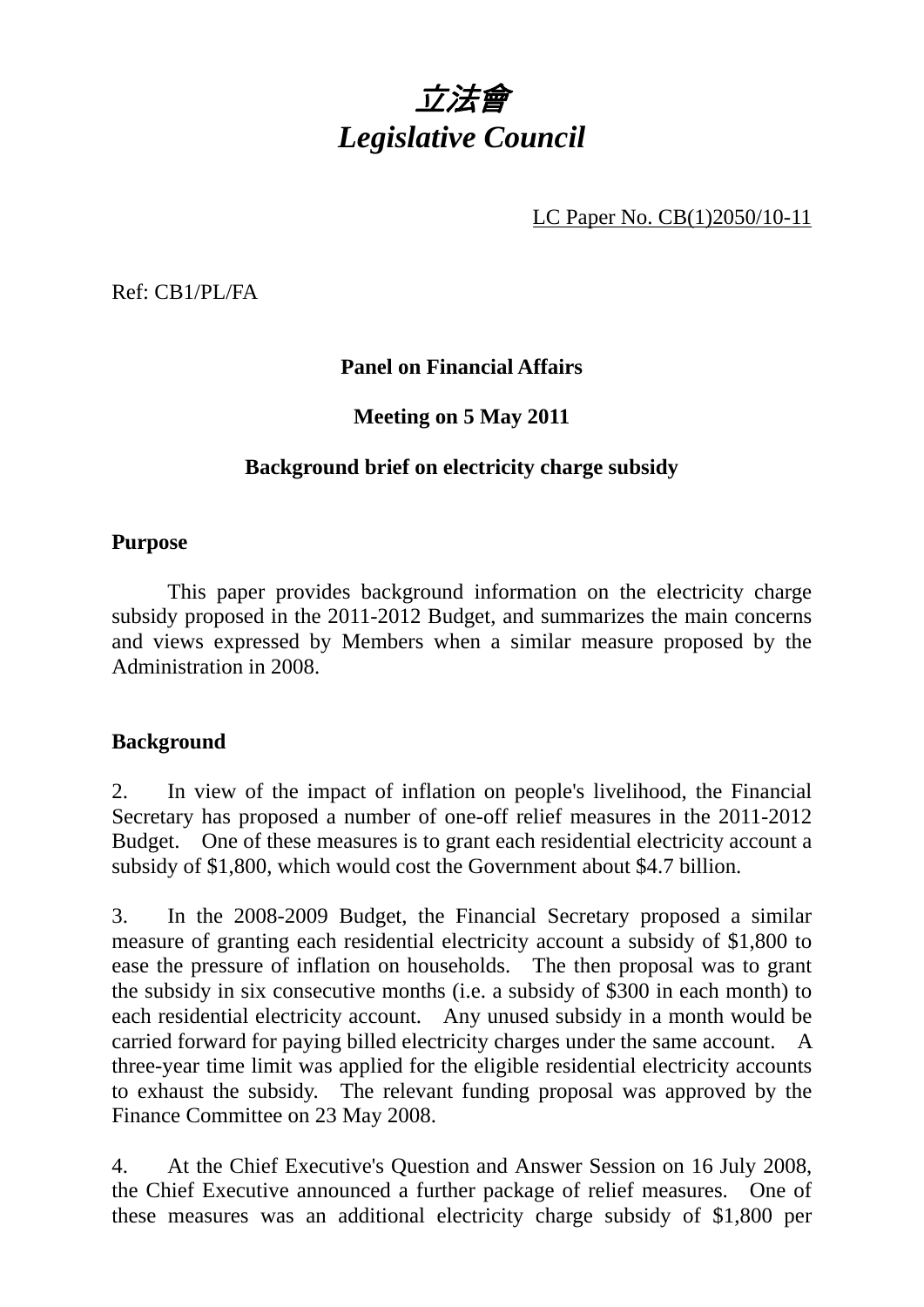household, based on the same eligibility criteria and operational parameters as those specified for the \$1,800 subsidy provided in the 2008-2009 Budget. As such, a total of \$3,600 would be credited to each eligible resident electricity account by 12 consecutive months, and the maximum period for the use of the \$3,600 subsidy was extended to six years. The relevant funding proposal was approved by the Finance Committee on 18 July 2008. Starting from 1 September 2008, the subsidy had been credited to each residential account on the first day of each month.

# **Deliberations of the Panel and the Finance Committee**

5. The major concerns and views expressed by Members during the discussions at the Panel on Financial Affairs<sup>1</sup> and the Finance Committee and the Administration's responses are summarized in the ensuing paragraphs.

## *Households not eligible for the electricity charge subsidy*

6. Some Members expressed concern that since only the registered users/holders of residential electricity accounts would be eligible for the proposed electricity charge subsidy, some households in particular needy families living in bedspace apartments and cubicles might not be able to benefit from the proposal. They suggested the Administration appeal to landlords to pass on the electricity charge subsidy to their tenants where the rent payable was inclusive of electricity charges.

7. The Administration advised that whether the landlord should pass on any amount of the subsidy to the tenant would depend on the terms of the tenancy agreement, and it would be inappropriate for the Government to intervene in contractual matters between landlords and tenants. The Administration also stressed that the proposed subsidy was part of the overall Government policy objective to leave wealth with the people and to benefit the majority of households.

#### *Environmental concerns*

8. Some Members were concerned that the proposed electricity charge subsidy might encourage households to consume more electricity. There was a suggestion that the subsidy should be restricted to households with low electricity consumption.

9. The Administration explained that since the subsidy would be available for use over a period of three years<sup>2</sup> and any unused subsidy in a month could

<sup>1</sup> <sup>1</sup> The Administration briefed the Panel on Financial Affairs on 5 May 2008 on the electricity charge subsidy proposed in the 2008-09 Budget.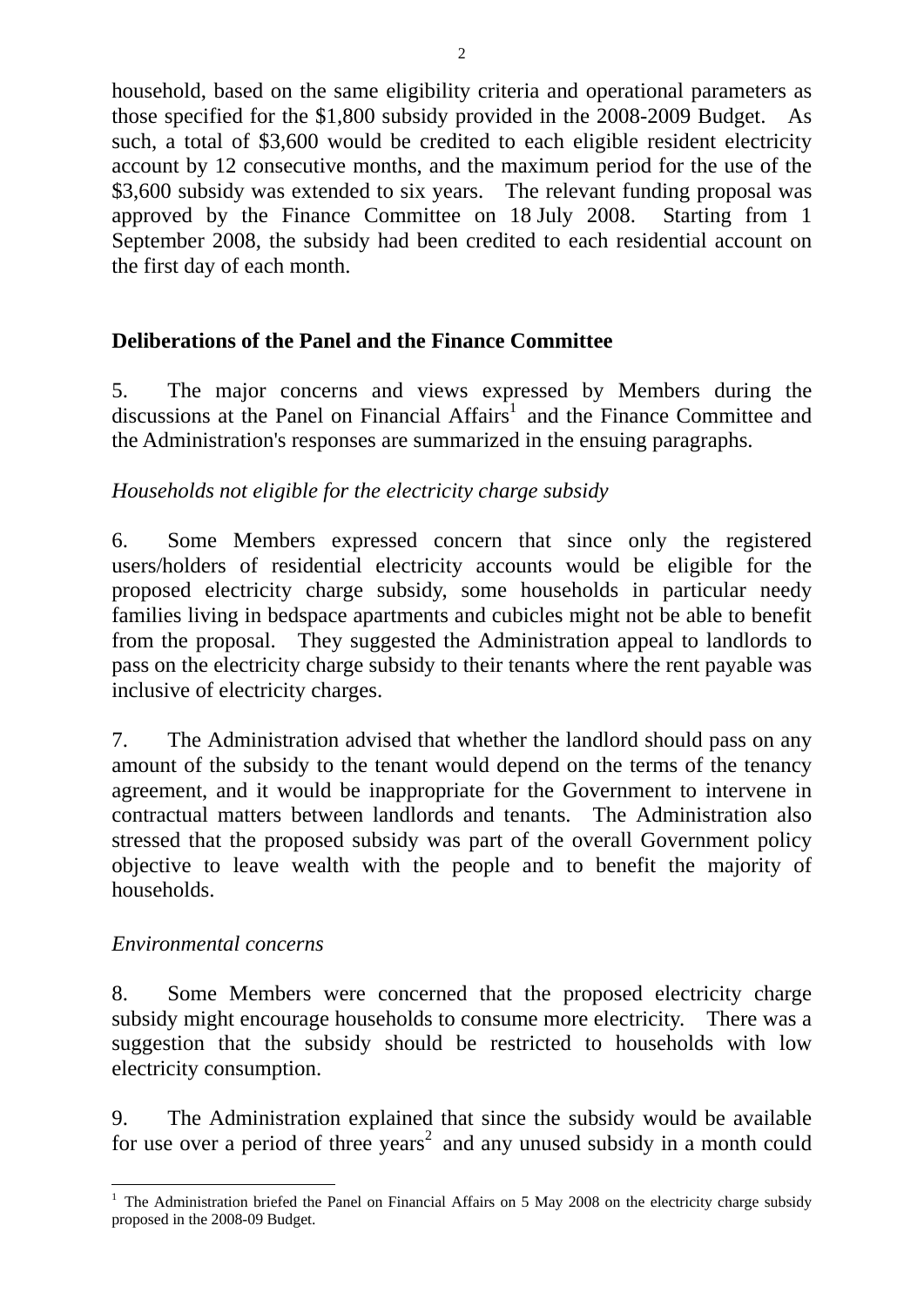be carried forward for paying electricity charges under the same account till expiry of the three-year period or the close of the account, whichever was the earlier, users would have sufficient time to fully utilize the subsidy and did not need to increase normal electricity consumption to exhaust the subsidy. The Administration also advised that prescribing an electricity consumption threshold as an eligibility criterion for the subsidy would be difficult and might involve high administration costs.

# *Time limit for the use of the subsidy*

10. A Member was concerned that some households might not be able to fully utilize the \$1,800 subsidy within the three-year time limit, and urged the Administration to exercise discretion on compassionate grounds to extend the time limit so that the full amount of the subsidy could be exhausted.

11. The Administration advised that it was expected that over 95% of the households would have fully utilized the subsidy within the three-year time limit and that the remaining 5% of households were believed to be mainly premises being left vacant or not used as primary residence. It was necessary to set a time limit for the one-off subsidy and that it would be impracticable for the Administration to give special consideration for individual cases.

## *Disbursement of subsidy to the electricity companies*

12. A member expressed concern that the disbursement of subsidy to the two electricity companies might generate considerable income in the form of interests for them. The Administration explained that the subsidy would be disbursed to the two electricity companies having regard to the due dates of the electricity charges. For control purpose, the two electricity companies were required to provide relevant monthly reports to the Government.

#### *Other concerns*

13. According to the Administration, the electricity charge subsidy granted to a recipient of the Comprehensive Social Security Assistance (CSSA) would not lead to a reduction in the amount of CSSA payment to the recipient.

14. Regarding the arrangements for households that had changed their residence, the Administration advised that the subsidy was account-based and a household moving to another residential address would take up the account of the new residential address and be entitled to the credit for that account. The Administration also advised that as long as an eligible account existed on a

 $\frac{1}{2}$  A maximum use period of three years was applied to the \$1,800 electricity charge subsidy provided in the 2008-2009 Budget. The maximum period was extended to six years under the subsequent proposal announced by the Chief Executive to grant a further \$1,800 electricity charge subsidy.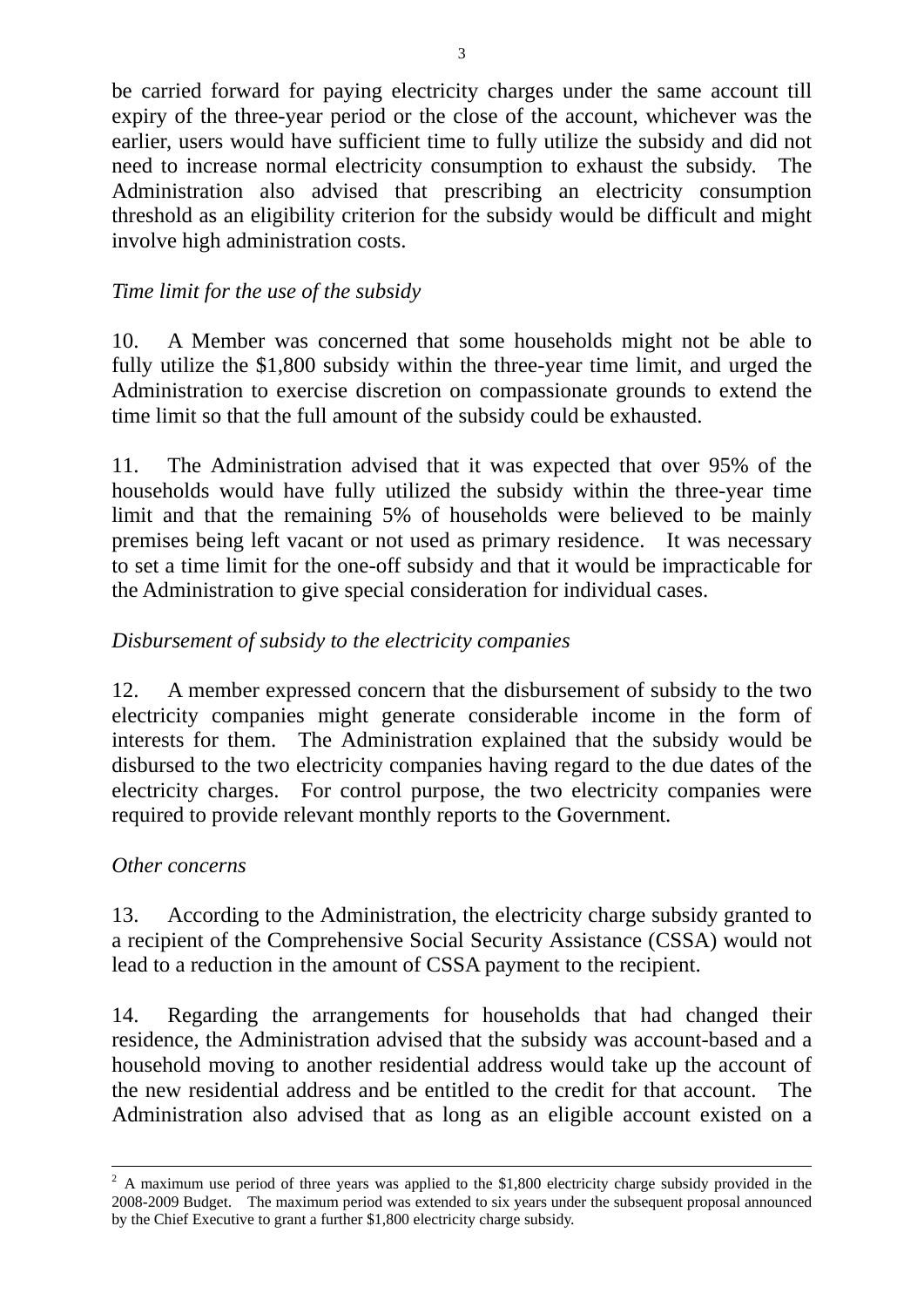credit date, regardless of whether it was currently an existing electricity account or a new account, it would be entitled to the subsidy at that credit date.

# **Discussions at Council meetings**

15. At the Council meeting on 12 November 2008, Hon WONG Kwok-kin raised an oral question regarding the electricity charges subsidy for those residents in the Lower Ngau Tau Kok Estate who had to move homes due to the redevelopment of the estate. Members requested the Government to devise measures to enable the residents concerned to enjoy the unused portion of the credited subsidy in the electricity accounts before removal, and to make the same arrangement for all other households moving home within the period during which the subsidy on electricity charges could be used.

16. The Secretary for Financial Services and the Treasury (SFST) explained that when devising the electricity charges subsidy scheme, the Administration already recognized that some payers of electricity charges might not be able to fully utilize the subsidy for various reasons. For implementation considerations, the Administration had specified in the scheme that any unused subsidy could only be used to offset electricity charges under the same account to which the subsidy was credited. Noting that redevelopment of public rental housing estates and the related rehousing normally involved only the Housing Authority as a single landlord and its tenants, SFST undertook to discuss with the Transport and Housing Bureau and the electricity companies to explore whether there were feasible arrangements to deal with any unused subsidies for electricity charges accumulated by the tenants of the Lower Ngau Tau Kok Estate on removal, and whether such arrangements could be applied to other Housing Authority tenants who had to be relocated on the redevelopment or demolition of public rental housing estates.

17. At the Council meeting on 5 January 2011, Members passed a motion moved by Hon WONG Sing-chi urging the Government to take measures for ameliorating inflation and alleviating people's livelihood pressure. One of the proposed measures in the motion was "to provide a subsidy of \$3,600 to each of the 2.5 million or so residential electricity accounts in Hong Kong; and in order to encourage the public to reduce electricity consumption, to provide a subsidy of \$1,200 to members of the public whose electricity consumption in any half-year period is 5% or more less than that for the same period of the preceding year".

# **Latest development**

18. The Administration will consult the Panel on the proposal on electricity charge subsidy in the Panel meeting on 5 May 2011.